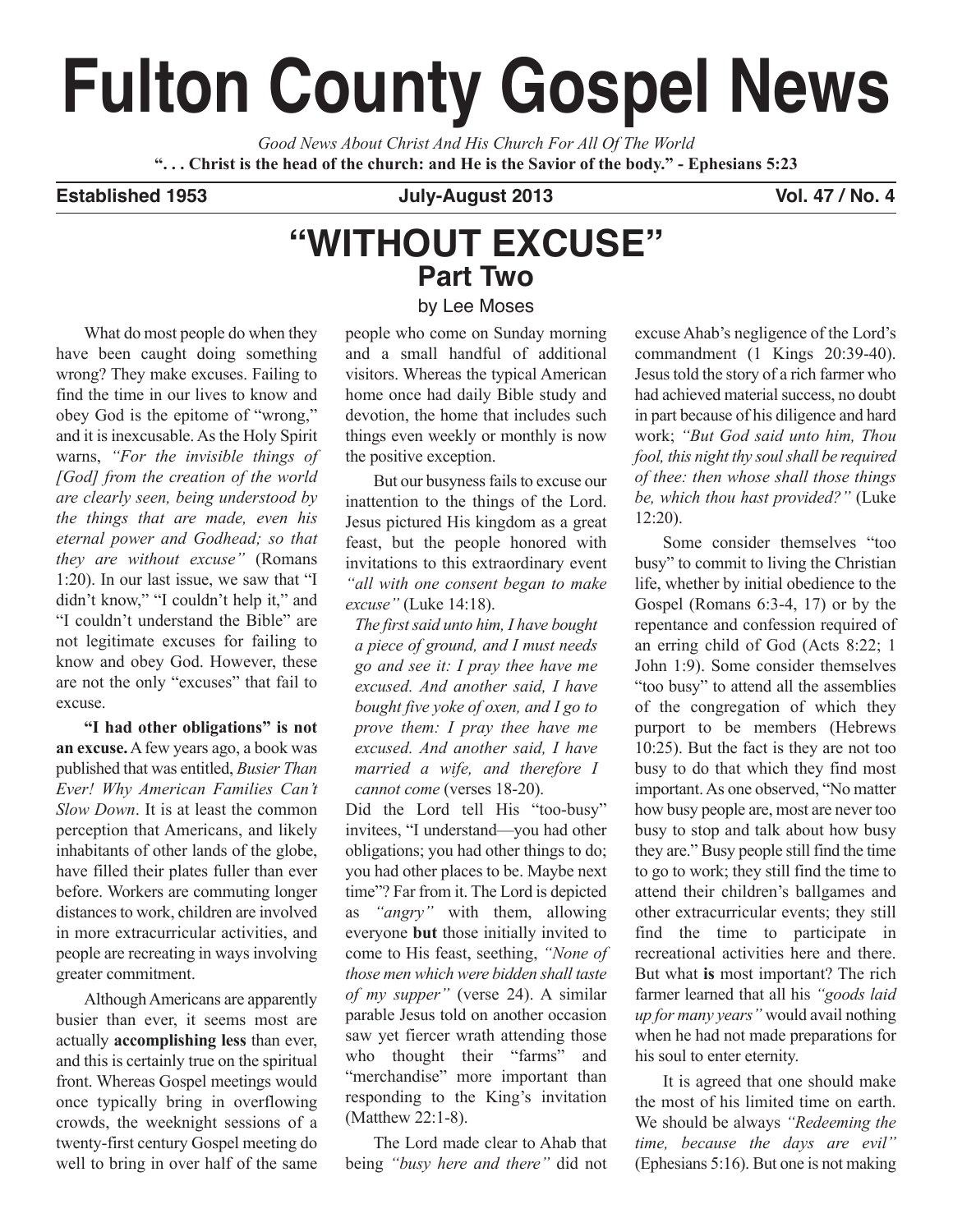#### **FULTON COUNTY GOSPEL NEWS** USPS Publication #211780

. . . is a Periodical publication issued monthly by the church of Christ at Third and Bethel (P.O. Box 251), Mammoth Spring, AR 72554-0251. **POSTMASTER: Please mail all changes of address to the above address.**

FCGN is mailed free of charge to any who care to receive it. We will be happy to add any names to the regular mailing list. If you send in a name we must have a complete address, including number and street name, or RR. or HCR number, plus box number, or a P.O. Box number and the **NINE DIGIT ZIP CODE.** This paper is supported by voluntary contributions for which we are grateful. Financial information will be furnished upon request. **Mail all address corrections or manuscripts to:**

#### **FULTON COUNTY GOSPEL NEWS** P.O. Box 251 Mammoth Spring, AR 72554

| Website  www.fultoncountygospelnews.org |
|-----------------------------------------|
|                                         |
|                                         |
|                                         |

## *continued from page one*

the most of his limited time who is not living every moment for the Lord. James warned,

*Go to now, ye that say, To day or to morrow we will go into such a city, and continue there a year, and buy and sell, and get gain: Whereas ye know not what shall be on the morrow. For what is your life? It is even a vapour, that appeareth for a little time, and then vanisheth away. For that ye ought to say, If the Lord will, we shall live, and do this, orthat* (James 4:13-15).

Everything we do or plan to do ought to be prefaced with the condition, "If the Lord will." When man's primary obligation and purpose in life is to know and serve the Lord (Ecclesiastes 12:13; Matthew 6:33; Acts 17:26-27), "I had other obligations" simply will not suffice as an excuse.

**"I was afraid" is not an excuse.** Many fail to accomplish what they should because of fear. And many believe their fear excuses their failure to accomplish what they should. The "one-talent man," who hid the one

talent of silver with which his lord had entrusted him to make profit, tried to take the edge off of his transgression: *"And I was afraid, and went and hid thy talent in the earth: lo, there thou hast that is thine"* (Matthew 25:25).

Were the one-talent man's fears justified? He tried to justify his fears and consequent inaction, saying to his master, *"Lord, I knew thee that thou art an hard man, reaping where thou hast not sown, and gathering where thou hast not strawed: And I was afraid…"* (verses 24-25). He expressed a fear of failure, that he might not turn the profit that his lord expected. He expressed a fear of not being fairly compensated for whatever good business decisions he might make with his lord's money, that his lord would simply reap and gather what the one-talent man had sown and strewn. But both of his fears were unfounded. He was afraid of failure? His lord pointed out that he could have invested the money risk-free by putting it in the bank (verse 27). He was afraid of not being fairly compensated? His lord had rewarded the other servants with recompense far exceeding what they had done for their lord: *"[T]hou hast been faithful over a few things, I will make thee ruler over many things"* (verses 21, 23; emphasis LM).

Most of our fears are unfounded. Sometimes we create additional threats in our minds to excuse ourselves from doing something. Solomon wrote, *"The slothful man saith, There is a lion without, Ishall be slain in the streets. . . The slothful man saith, There is a lion in the way; a lion is in the streets"* (Proverbs 22:13; 26:13). This is almost as ridiculous as Twain's "I-need-my-axeto-eat-soup" excuse. The likelihood of being killed by a lion in the middle of a city street is tremendously low, even in  $10<sup>th</sup>$  century B.C. Palestine. We worry about what others will think of us if we try to live the Christian life, despite the fact that they will have no say in our final Judgment (Matthew 10:28). We worry about failing in our Christian

duties, when we are assured God's presence to see us through (Matt. 28:20; Romans 8:31-39; Hebrews 13:5-6), and we are assured success if we remain faithful to the Lord (1 Corinthians 15:58; Revelation 2:10). With such assurances, Paul reminds Christians, *"Be anxious for nothing"* (Philippians 4:6, New King James Version). The Christian has no reason to be gripped with anxiety and fear, *"For ye have not received the spirit of bondage again to fear; but ye have received the spirit of adoption, whereby we cry, Abba, Father*" (Romans 8:15). All fear does is counteract faith, stunt spiritual growth, and prevent Christian accomplishment. Edmund Burke observed, "No powerso effectually robs the mind of all its powers of acting and reasoning as fear."

And the Lord will not accept fear as an excuse. The one-talent man attempted to excuse his inaction by fear, but his lord (a picture of **our** Lord) responded by identifying him as a *"wicked and slothful servant,"* instructing other servants, *"Take therefore the talent from him, and give it unto him which hath ten talents . . . And cast ye the unprofitable servant into outer darkness: there shall be weeping and gnashing of teeth"* (Matthew 25:28-30). Likewise, we are informed, *"The fearful . . . shall have their part in the lake which burneth with fire and brimstone: which is the second death"* (Revelation 21:8).

*To Be Continued*

## **TWENTY FOUR YEARS IN THE FIRST GRADE!!** by Jess Whitlock

A bulletin crossed my desk years ago. It contained this clip: "Twenty four years in the 1<sup>st</sup> Grade—that is how long it would take to pass if public schools met only as often as Sunday School, and IF NO BIBLE CLASSES WERE MISSED!" A 2012 survey (Rankin)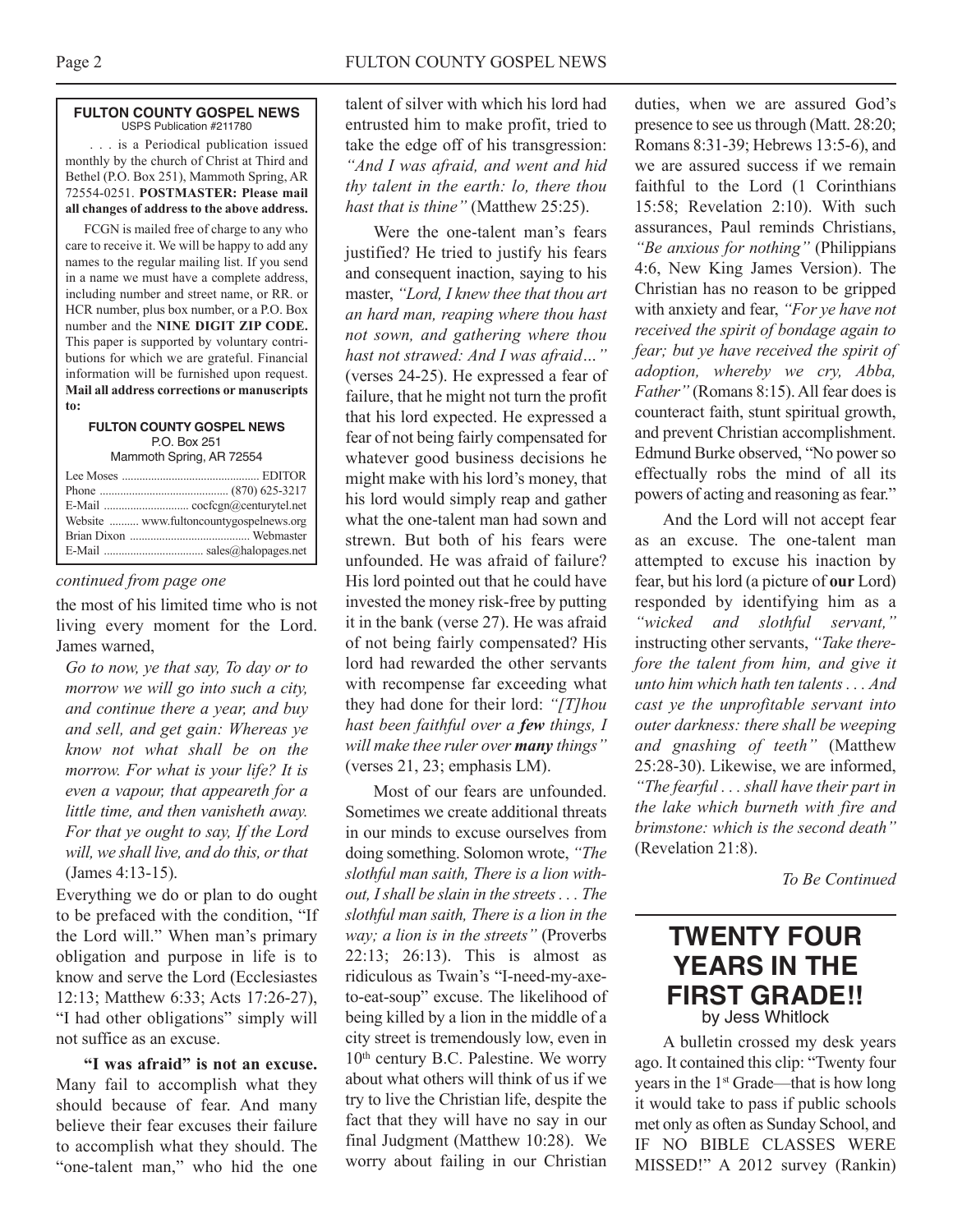revealed that only 19% of "churchgoers" read the Bible daily. 25% stated they read the Bible a few times each week. A staggering 14% indicated they read the Bible once a week. 22% confessed to reading the Word of God "once a month or a few times each month"

Several months ago the elders at the Evant, Texas church of Christ and myself had a long discussion of our Bible class curriculum. So much of "our literature" has to be proofed to make sure it is Scriptural, and so much of the instruction has to be "weeded out," and then the price is atrocious. We decided to write our own material. In asking around, I contacted Gary Summers, who responded by saying, "We've done that!" The elders looked over that material, ordered the material, and we are now implementing Bible material that covers the Bible in  $5\frac{1}{2}$  years! This means our very young kids could cover the Old and New Testaments twice before High School graduation.

The late brother Eldred Stevens once observed that if a person spent 20 minutes a day on any given subject for a period of 20 years, that at that time, he/she would be considered an "authority" in that field! The Bible furnishes us completely unto every good work (2 Timothy 3:16-17), the Bible is the Truth that can set us free (John 8:32; 17:17), the Word of the Lord is pure and righteous (Psalm 119:140; Proverbs 30:5-6). Let us never forget the value of God's Word and that His Word will be the final standard of judgment for all mankind (John 12:48). By the way, the Supreme Court is not the final authority! That august body will one day stand before the real SUPREME COURT!

Every parent and grandparent should think seriously about our opening statement! How do your children (grandchildren) do in attending Bible classes? If they only make it to about half of those classes, that would mean it would require 48 years to finish the 1st Grade! What if public schools met only as often as our Bible classes? Do you realize that the majority of youth in this nation would not live long enough to enter Junior High School! Let's get serious about studying the Bible.

If we love Christ, we will follow His will (John 14:15; 15:14), we will handle the Word correctly (2 Corinthians 4:2; 2 Timothy 2:15), we will abide in Truth (2 Tim. 3:14), and we will not tamper with His Holy Word (Revelation 22:18-19; Deuteronomy 4:2; Proverbs 30:6). To do this will require time and effort on your part and mine. Years ago the late brother Guy N. Woods had completed a week long Gospel meeting. One sister in Christ had attended each service and was impressed with his masterful knowledge of Scripture. This sister shook his hand, and said, "Brother Woods, I would give half my life to know the Scripture as well as you do." Brother Woods replied, "Madam that is precisely what it has cost me."

The Lord's church must get the BIBLE back into BIBLE classrooms at every opportunity. It is time for the Lord's people to remove the skits, crafts, and silliness gone to seed. Instead let us teach our youth what it means to "speak where the Bible speaks, and to be silent where the Bible is silent." We live in an age of continuing education. You may have graduated from high school or college back in nineteen-hundred and none-ofyour-business. My friend, you have not graduated from Bible knowledge and learning. This is "higher learning" that is needed by every Christian in every congregation.

The Word of Jehovah is powerful (Hebrews 4:12-13; Matthew 24:35), God's Word is able to purify the soul (Psalm 119:9; 1 Peter 1:22), the Word of the LORD can build us up (Acts 20:32; 2 Timothy 3:16-17), and His authoritative Word is forever settled in heaven (Psm. 119:89; 1 Pet. 1:23-25).

How much longer will our young people spend so much time preparing for a profession that MAY last forty or fifty years at the most, and so little time in making preparation for a ceaseless eternity the other side of death's door? (Hebrews 9:27). I was a student to the late brother Hugo McCord (Oklahoma Christian College). I once commented on his tremendous knowledge of the Scripture. He replied, "Jess, if I could study the Bible for another hundred years, I would still be a novice." Then I did not understand what he meant; however, today I understand fully. As a Christian, may I ask of you this one question: "Have you graduated from your study of the Word of the Living God?" I sincerely hope not!

Evant, TX

## **DOCTRINE**

by Clovis Ragsdale (1918-2004, from FCGN Aug 1957)

There is much confusion in the minds of people today concerning doctrine. One often hears the expression by many of the famous radio preachers that they are "non-doctrinal." They make much over the fact that they stress faith and not doctrine. This leaves the impression that doctrine is not necessary, and should even be avoided. Is this attitude in keeping with the teachings of the Bible? I think that we can learn beyond a shadow of doubt that it is not.

Many will ask the question, what is doctrine? The dictionary defines doctrine as a principle, view, or set of opinions maintained or set forth by a person or set of persons. The word doctrine is mentioned less than a dozen times in the Old Testament but is found about fifty times in the New Testament. It is found for the first time in the New Testament in Matthew 7:28, where we are told that the people were astonished at the doctrine of Jesus after He had completed the Sermon on the Mount.